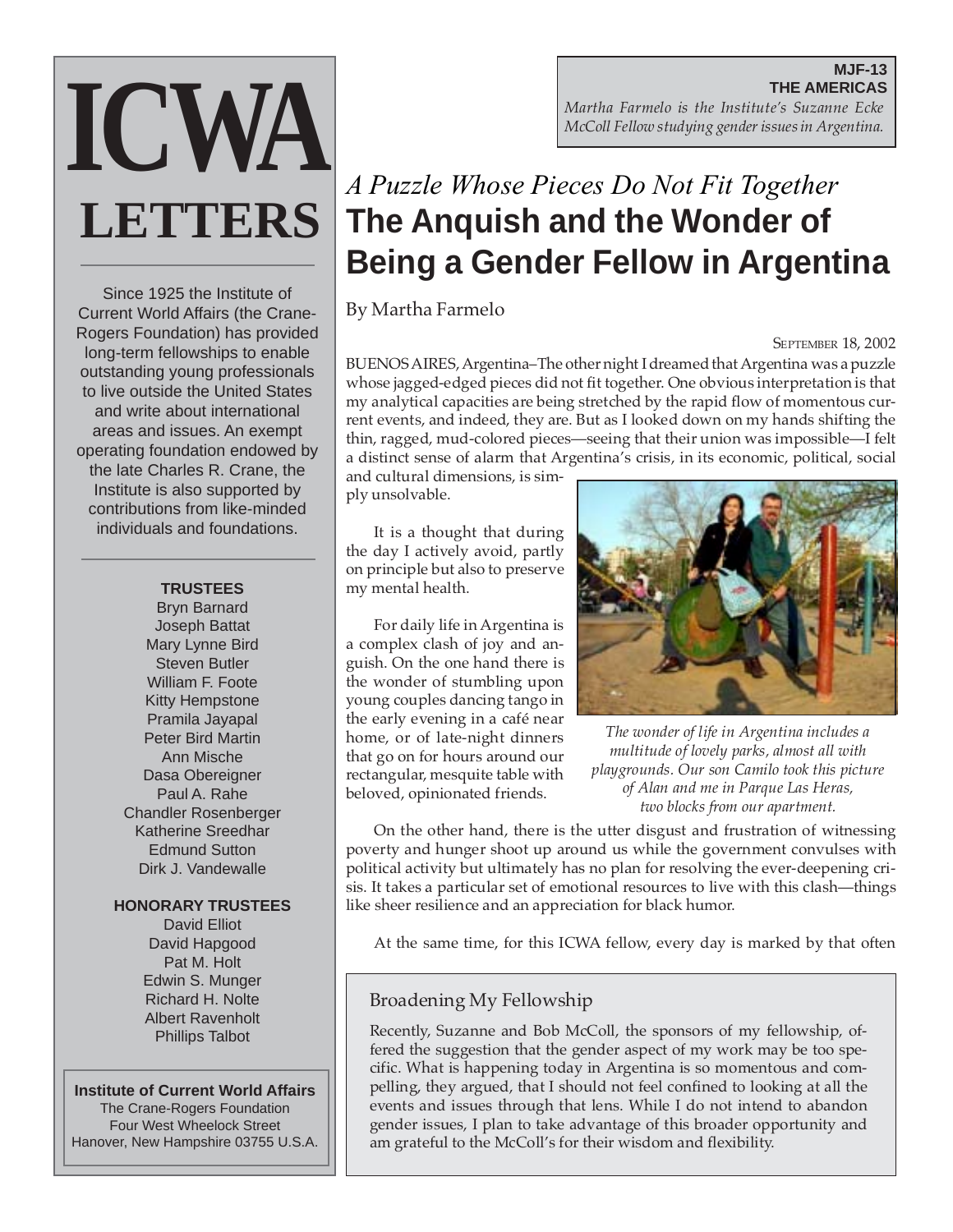magical experience of discovery. As a result, life is rich, every day, even when what I discover is a mix of the wondrous and the outright horrifying. I am often surprised that this type of life is not tiresome. On the contrary, every day here is fascinating, even if our four-year-old son is sick and my only trip out of the house is to the pharmacy. I would not want to be anywhere else right now but here.

#### **The Wonder of It All**

Children's birthday parties tend to be elaborate affairs with an ongoing, hired show for one or two dozen kids and scrumptious finger food and drinks for the parents and other adults. Like multitudes of middle-class Argentines, most everyone we know lives in an apartment and therefore rents a *casa de fiesta,* or party space, for their kid's celebration. One day, Camilo was invited to a party at the home of twin schoolmates whose parents are about to move to Spain. Since they could not afford the *casa de fiesta,* they invited the children only.

After dropping off our charges, a group of mothers and I walked around the quiet, residential streets. We strolled under tall jacaranda trees, past wall-to-wall apartment buildings alternating between aged, elaborate, twoor three-story constructions with French windows and taller, plain, contemporary structures sporting dozens of balconies. Finally we found an old-style, run-down, corner café, pulled two square tables together that were outside on the sidewalk and settled ourselves into white, plastic chairs to pass the time until the party was over.

After we ordered a round of espressos, like dozens of Argentines before her one mother named Mónica asked me out of the blue, "So why do you want to be here instead of the United States?" But rather than hearing my answer, and though she has never lived in the US, she went on to talk generally yet passionately about how great life is *there* and how lousy it is *here* in Argentina.

The four other mothers on the scene became immediately and uniformly angry. Accustomed to questions like Mónica's, I was startled by their outburst.

"If all you care about is consumption, move to the US," Silvia snapped at Mónica.

"There are other, more important things besides a house and a car," said Marita. "If all you're looking for is to spend your life in a shopping mall, fine," she added with scorn.

This exchange gave me an unusual opening for talking about the things I treasure about being in Argentina. The list is long.

I started by mentioning the exceptional quality of preschools, including the superior training pre-school teachers receive. Furthermore, Buenos Aires is by far the most child-friendly city I have ever seen. There are parks everywhere, big or small, *all with playgrounds*. Numerous museums have special activities for young ones. Each weekend there are dozens of inexpensive theater and puppet shows for kids, and many restaurants have play areas.

I explained how in the US our social calendar was always booked up three weeks in advance, and how much I enjoy our more spontaneous social life here. I pointed out that Argentina's café life rivals that of Paris, and that I value how people still spend extended, unrushed time together. I mentioned how enjoyable it is

> to see tango *in situ* and how nightlife in Buenos Aires —music, food, lectures, movies, theater—while somewhat deteriorated, is still ever a marvel to me. The options for seeing foreign and national films are generally excellent and movie theaters even subdivided ones—preserve huge screens and sloping, alternating seats that make movie-going an enormous pleasure.

> The other mothers nodded when I mentioned how I cannot take my eyes off the majestic, old European architecture, and how convenient and enjoyable it is to live with such amazingly extensive and efficient public transportation. "I can take a single bus from anywhere to anywhere in this city!," I blurted out.



*The old and the new are constantly juxtaposed.* For some reason, I held off men-*The building on the left is a retirement home.* **Continued on page 4 Continued on page 4**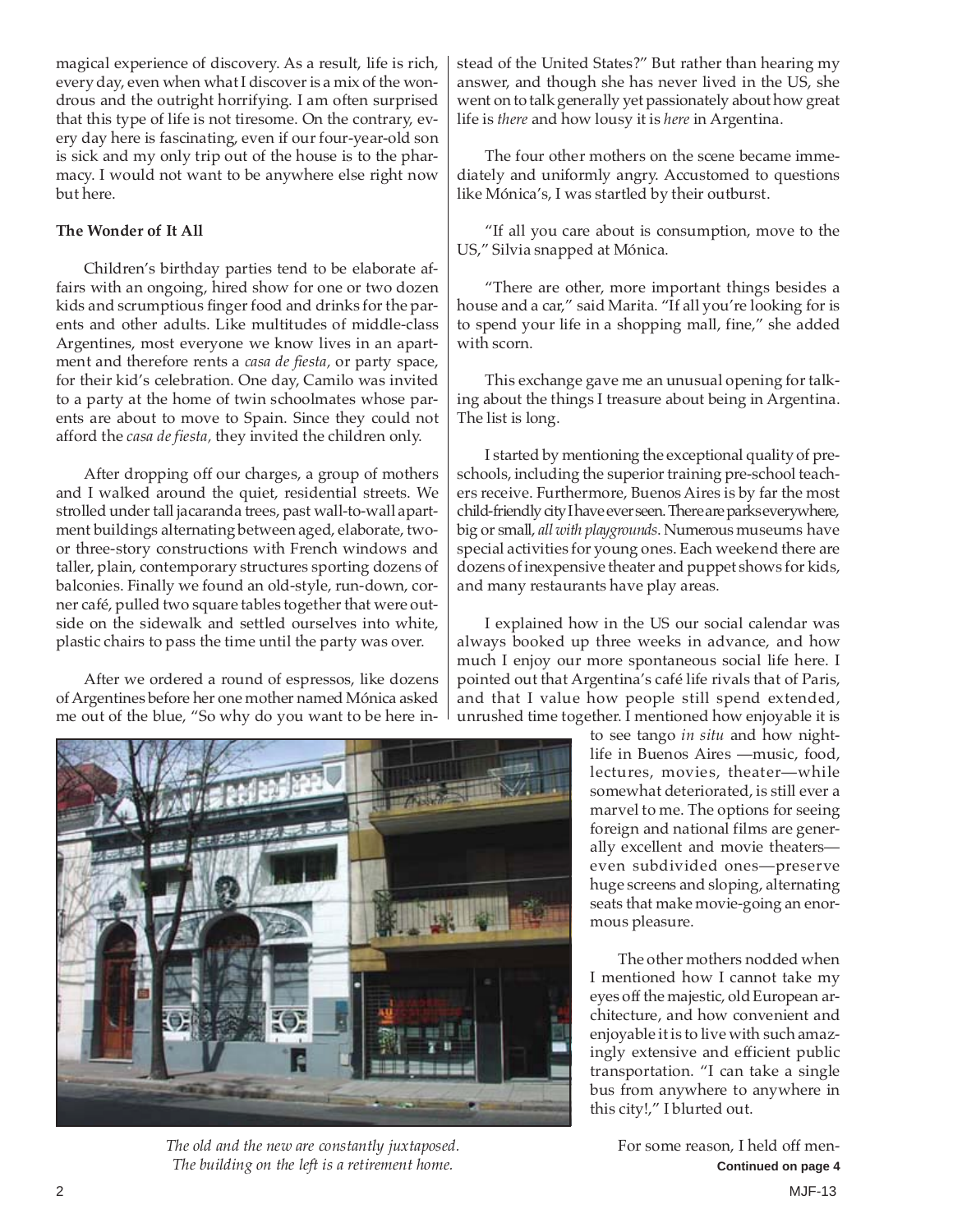

*The Societá Italiana di Mutuo Soccorso, founded in 1889. My partner Alan remembers that when he was young, a schoolteacher told him that* "E Pur Si Muove," (top right) *Italian for "And Yet It Moves," is what Galileo said after the Inquisition pulled out his eyes because he had asserted that the earth was not the center of the universe.*

## **Savoring Buenos Aires Neighborhoods**

The other afternoon I had to run out to buy bread at the bakery and lettuce at the green grocer's. After days of cold and rain the weather had turned mercifully spring-like. Though the temperature was still only in the 50s, I felt a rush of internal warmth when the acne-faced adolescent who waits tables at the Café Quijote across the street from home smiled shyly and said a timid "Good day" from his workplace doorway. A few minutes later I exchanged waves with Camilo's 30-something barber, Daniel, as he escorted an elderly client to his home, arm-in-arm, the two of them chatting away. As she often does, Alejandra at the bakery gave me an extra little bag with a couple ofcroissants called *medias lunas* for Camilo. "For the *gordito* ("the little chubby one," a term of endearment)*,*" she said, grinning. That 15 minute outing made my day.

Another afternoon, headed for a meeting with Ernesto Goncalves Da'Rocha, a male dance therapist and ballet dancer, I took the number 92 bus a half-block from home and got off about four blocks from the Italian Hospital, founded by the Italian Mutual Benefit Society, which dates back to 1852. As I headed toward the corner café in front of the hospital, I was thrilled to find myself in what I took to be an historically Italian neighborhood: I passed the Associazione Corigliano Calabro, a current-day social club for immigrants from the southern Italian province of Cosenza, and a few blocks away, a supermarket housed in what used to be an Italian Mutual Aid Society. If nothing else, I could walk the various neighborhoods of Buenos Aires for two years and never grow tired of their variety.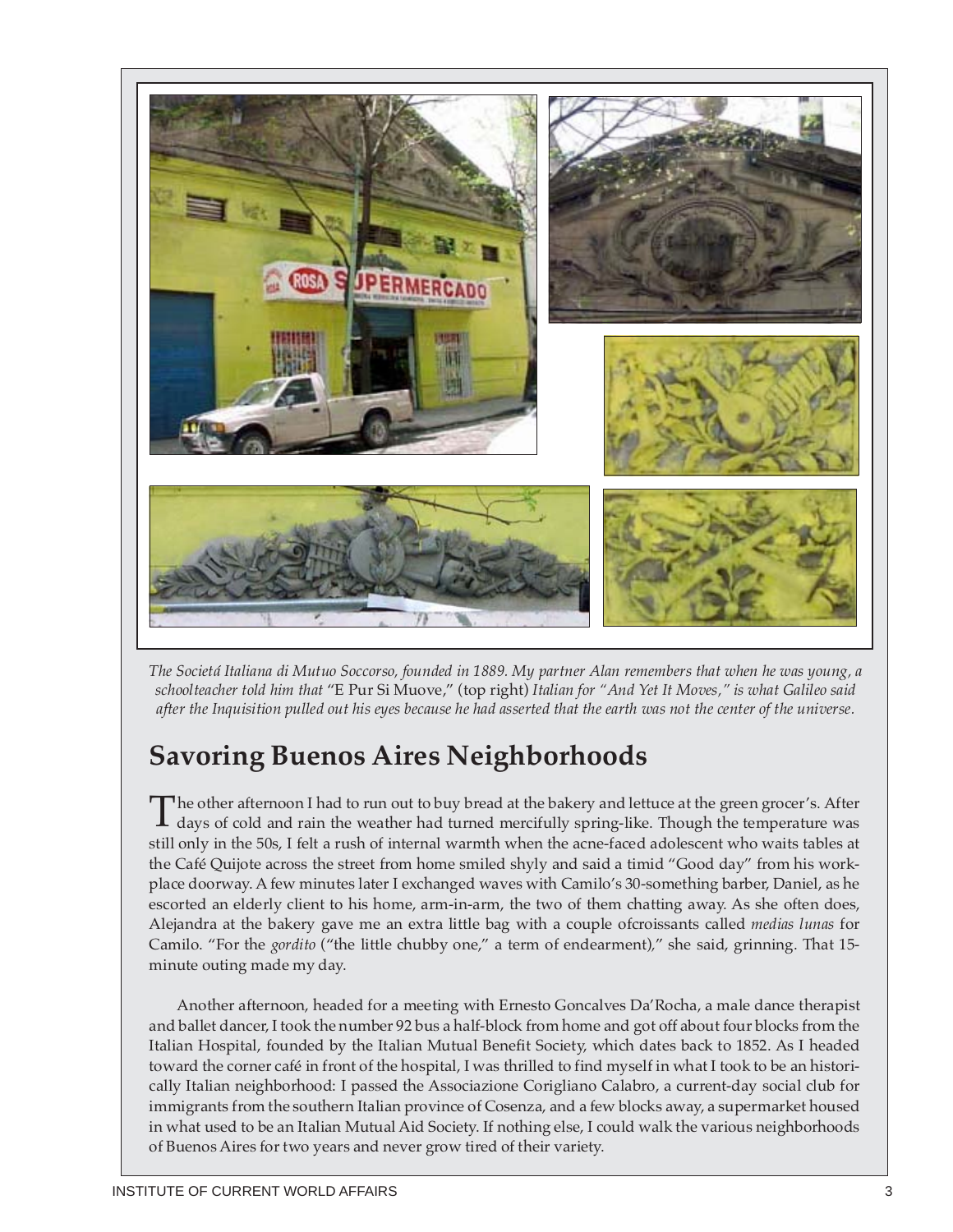tioning that I value a political spectrum that is much wider than in the US—Argentina has a generally wellrespected range of leftist activists, organizations and commentators and even a well-read leftist daily newspaper. I also desisted from pointing out how I fancy the fluidity with which so many Argentines curse, since I imagine few would concur that this raises the quality of life.

I did tell Mónica how much I love the pace and feel of life in our middle-class Buenos Aires neighborhood. Directly across the street we have a bakery, a café and a 24-hour pharmacy. Within a three-block radius of our apartment we have a shoe repair, an optical store, Camilo and Alan's barber shop, my hair and waxing salons, an ice-cream parlor, a dry cleaner, a fruit and vegetable store, a key-maker, a sizable grocery store, a cyber-café, even a button store.

As I said all this, Mónica looked at me as if I were from Mars, not the US. I wrapped up my speech by explaining that it is important to me that Camilo know his Argentine Granny, Granddad, Aunt Cristina and Uncle Martín here in Buenos Aires. Last but not least I enjoy most Argentines' warmth, helpfulness and biting sense of humor.

There is no doubt that because I am foreign I see and celebrate things that many Argentines take for granted like practically all of the above. I learned this for the first time last November while chatting in his office with Rolando Julián Bompadre, a congressional aide to a Peronist senator from the province of La Pampa (see MJF-3).

Trying to explain how exciting it was to have arrived in Buenos Aires, I said to him, "Look out the window. See the building on the corner? Those long windows and elegant balconies are incredible to me. I never tire of looking at them."

"Look at the building just next to it," he said. "It's horrible." And he was right. It

was a dark, ugly, modern thing.

"I didn't even *see* that building," I told him.

"I don't see the one on the corner," he replied. He went on to complain about all the broken sidewalks and the deplorable state of bus stops. I listened carefully but I could not relate.

When I first arrived in Argentina, given the economic crisis, I felt almost guilty about being pleased to be here. Then, after listening to so many Argentines complain about their



*Julián Bompadre, Senate aide from the province of La Pampa.*

country, I decided it was a good thing that people like us arrive, are excited to be here, and say so. Lately, these matters have become far more complex.

#### **The Horror of It All**

Quite simply, though I welcome the economic stability provided by my fellowship, it is hard to enjoy being here when for most Argentines daily life is so precarious. Some chronically unemployed men and women I met with in La Matanza in the province of Buenos Aires

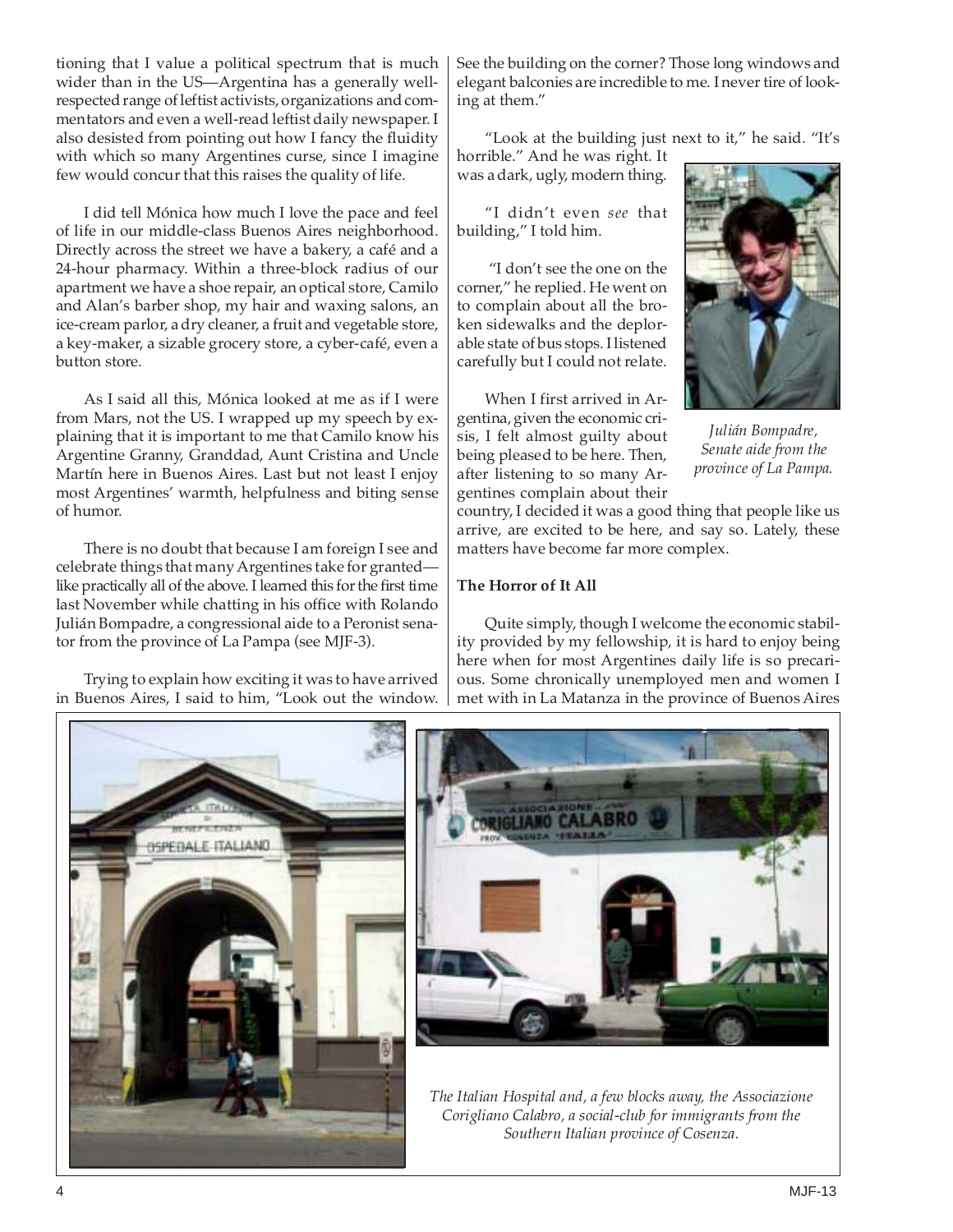told me that so many pregnant women give up food so their (already-born) kids can eat that the incidence of undernourished newborns is rising rapidly. "Our children are starving before they are even born," one woman said.

And I will never forget the night an anxious mother was cradling her feverish young child at the crowded barter club down the street from us where people trade everything from used clothing to manicures for barter currency called *créditos.* This woman was waiting to spend 30 credits to see a pediatrician who was examining kids behind a stained, white curtain.

I simply cannot imagine relying on barter clubs for health care if Camilo were running a high fever. How did she even know which barter sites have pediatricians on which nights? How far did she and her little one have to travel to come to this site, and did they have to come by bus? Did her child take sick that day, or did she have to wait for a day or days to see a pediatrician? I confess that in that particular moment, I did not have the emotional fortitude to ask her those questions.

Even for once solidly middle-class Argentines, daily life is often frighteningly uncertain. One of my best friends' husbands free-lances with digital photography and websites. He has tons of work but does not often get paid, and wife Marisa had already told me that neither they nor their two kids have health insurance. However, I was absolutely taken aback one afternoon as we sat on a broken wooden bench in the botanical garden while our kids hung over the concrete edge of a shallow, long, rectangular pool, peering under the lily pads at the huge, orange goldfish.

Marisa mentioned in passing—just slipped it into the conversation—that they do not always know if they will have food to eat the next day. I tried to act as nonchalant as she, which was a strain. Truth is, Marisa is unflappably optimistic. She certainly bucks the tide of Argentines desperately seeking low-cost therapies for panic attacks, phobias and depression.

Another day I found myself in a real heart-to-heart about marriage and parenting while stuck in traffic with another female friend. Francesca is a psychologist who has been working overtime since her husband Fabio, an architect, lost his job more than a year ago. They are comfortable economically and even have a maid, but Francesca is frustrated that Fabio does so little to help out with their two-year-old daughter and their home. Almost every time they try to discuss this, they fight. In fact, more than frustrated, she is furious, depleted and overwhelmed.

"I've lived through a lot of crises, even the dictator-



INSTITUTE OF CURRENT WORLD AFFAIRS **FOUR SETTING A SET AND SET A SET AND SET A** SHOW SHOW.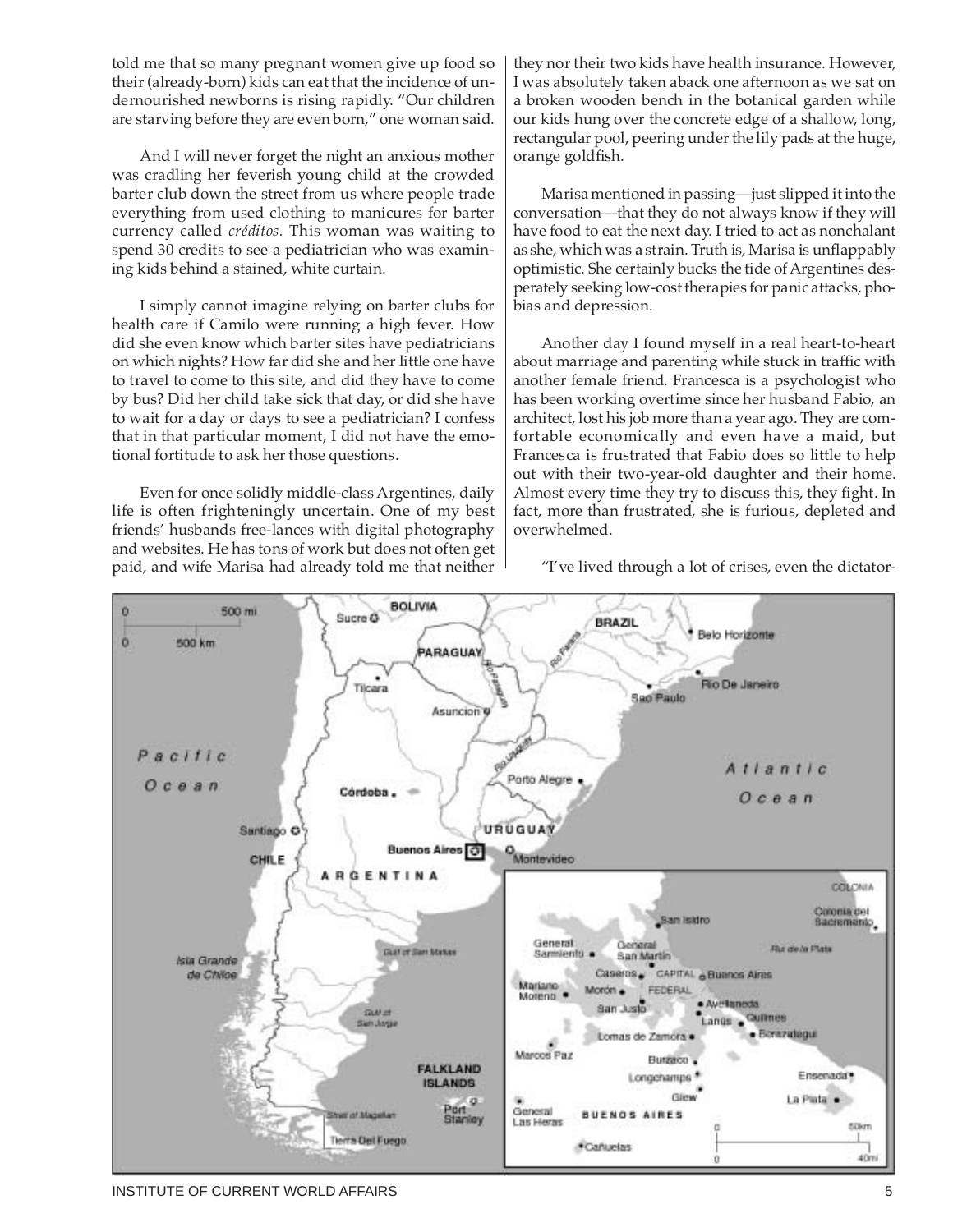ship," she said. "But I've never before felt so strongly that rather than external, it's internal. It's invading my home."

The downward economic spiral is often chilling to observe. One of the first things I noticed when I arrived here was the shocking number of empty billboards on Avenida 9 de Julio, billed as the world's widest avenue. Just recently a kitchen store, bank branch, ice cream parlor and clothing shop within a couple of blocks of our apartment all closed. I wished I had had my camera in hand to capture the heartbreaking image of a man carefully spray-painting his shoe-store window on Avenida Santa Fe to announce "Final Clearance— We're Closing For Good."

We never assume that anyone is employed, even if they were employed last week. I learned this lesson with Zulma, the mother of Camilo's school-mate, Francisco, whose birthday is just three days after Camilo's. In April, Zulma invited me to go half-ies on a 250-peso birthday party for the two of them at Burger King, then the basic equivalent of a 250-dollar party in the US. In spite of all my objections to fast-food multinationals, I agreed since Burger King is the cheapest option in town.

As we sat with a Burger King manager at one of those immovable tables, I was almost embarrassed at the extravagance of paying my share in pesos while Zulma paid hers in restaurant coupons (a work benefit) and LECOP. (LECOP are national bonds, not to be confused with *patacones,* the provincial bonds described in MJF-1.)

Then one morning about four months ago, as we chatted in front of the school after dropping off our little boys, Zulma told me that she had just lost her job at American Express, very

unexpectedly. I felt as if I were confronted with a sort-of death.

"I'm so sorry to hear that," I said. "How difficult."

Zulma said, "No…it's just that it was a surprise. I knew they were going to let people go, but I had no idea whatsoever that I was among them."

I am unsure of the specifics and did not feel comfortable asking, but my impression is that her husband is working far less than full-time. I find it almost impossible to ask how her job search is going, since I can only imagine that it is going nowhere. Yet it is also awkward *not* to ask, to know that she is unemployed and act like nothing has changed.

In this context, with rare exception, I never propose to friends a social activity that costs money. Rather than



*Looking down Avenida 9 de Julio* (below). *The crisis is inescapable. As I took this picture, the guy with the backpack* (above) *pointed to the obelisk and called out, "It's the only good thing we have left!"*



go to the movies, I might suggest seeing a video at home. Even the zoo costs 7.90 pesos per adult (up from 4.90 a couple of months ago), so that's out. Better to look at the fish at the botanical garden or think creatively about how to entertain kids in other public spaces. Even bottom-ofthe-line McDonalds can be prohibitively expensive, so if we get hungry, I suggest heading to our place as if I am suddenly quite excited about cooking.

And I am always prepared to take buses, even if the kids are going nuts because we have stayed out way past their bed-time. One can insist on springing for a cab only so often before it becomes uncomfortable for our friends, even those with whom we talk candidly about such matters. In terms of crime, buses are much safer than taxis anyway, so sometimes I don't mind.

Meanwhile, reading the paper is always risky for one's emotional health. In addition to one disturbing story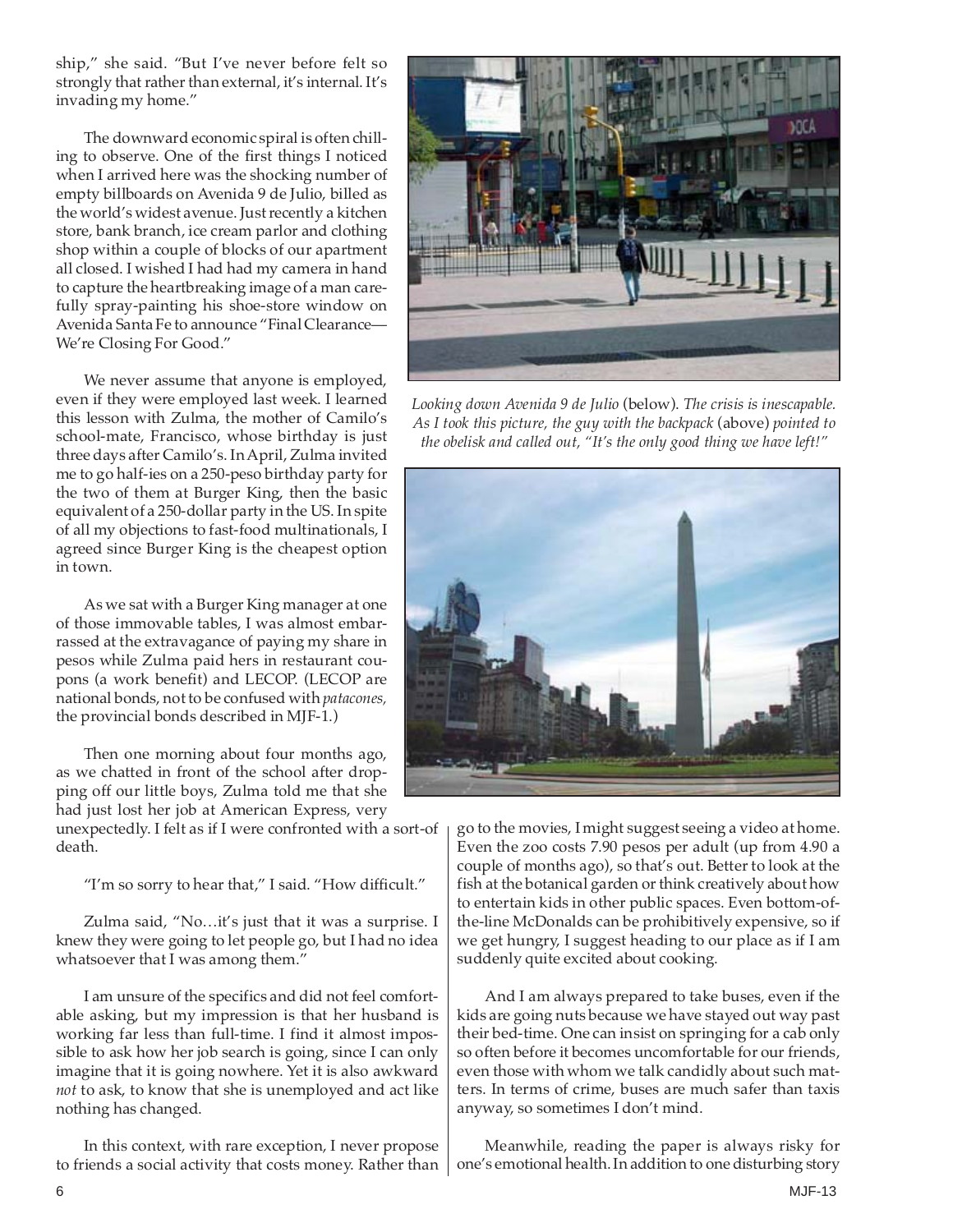after another, readers are bombarded by a stream of appalling statistics. On July 26, 2002 we learned that 49 percent of Argentines were living under the poverty line. A mere four weeks later, we woke up to headlines announcing that that proportion has crept up to 53 percent and is likely to rise by as much as ten points before the year ends.

*No less than seven of every ten kids in this country are poor* (that is, their family cannot afford a basic "basket" of food, other goods and services). *Four of them are indigent* (*i.e.* they cannot afford even the most minimal caloric and protein requirements)—a euphemism for the fact that they are *hungry.*

Even those who work are at risk. In May, 2002, *La Nación* reported that half of private sector employees that is 3.3 million workers—are unable to purchase basic foodstuffs for the average family of five. Readers may remember Ester Velázquez, the wife of José Luis Mendoza, who was featured in MJF-7 (*Proving the World Bank's Gender Division Wrong: A Working-Class, Argentine House-Husband Bucks All the Stereotypes*). Ester works overtime Monday through Friday and often on Saturdays. Discounting bus fare, she earns about 500 pesos per month, while Jos Luis brings home 150 LECOP from his 20-hour-per-week workfare position.

"I don't know what we're going to do," she told me recently. Her principal employer is chronically late in paying her.

"Sometimes I don't have the money to pay the bus fare. I just paid the electric bill for us and for my parents, 138 pesos. Sometimes we don't eat…sometimes for two days at a time. I don't care if I don't eat, but my kids…"

Her normally luminous eyes filled with tears. I spent the next few days imagining—for the first time, really just exactly how I would feel if my son Camilo, or myself and his father, were to go hungry. I spent many hours feeling tense, tearful and exhausted.

Meanwhile, on August 13, *Página/12* reported that the distribution of income in Argentina has never been more skewed. All sectors of the population saw their income decrease, but the lowest ten percent lost 30 percent of their incomes while the highest ten percent lost only 15

*This cartoon came out in* Página/12 *during the two weeks of winter vacation in July. It reads, "I've already scheduled all the activities for this vacation: On Monday, I have to explain to the kids why I can't take them to the zoo…on Tuesday I have to find an excuse for not going to the movies…on Wednesday…"*



percent. Overall, Argentines' buying power dropped 40 percent between May 2001 and May 2002.

Please take a moment to imagine this 40 percent loss happening to you.

As if that were not enough, according to *La Nación,* a mere 3.4 percent of Argentine families are able to save any part of their income—forget home-buying or a dignified retirement, let alone a cushion for a (very) rainy day. In the majority of public universities, only six percent of engineering students graduate, prompting predictions that the country will soon experience a shortage of engineers. More than a million Argentines age 15 to 24 are neither studying nor working, but are categorized as being in *inactividad absoluta*. In the last ten years the life expectancy for women in the suburbs surrounding Buenos Aires dropped more than seven percent. And so on.

Numerous friends of mine say they are careful to measure how much they look at the television news or read the paper. Yet the crisis is simply inescapable. A few weeks ago, upon returning from a few days in the city of Córdoba, I caught one of the black and yellow cabs in the long airport taxi line to Camilo's pre-school, about three miles away.

When I told the haggard-looking, middle-aged driver my destination, he was strangely silent. He did not even nod. A few blocks later he suddenly began pounding the steering wheel with his two fists. I was terrified. I made sure my door was unlocked and I prepared to jump out and run if necessary.

Finally he confirmed my suspicion: "This is a short trip! This is lousy business! I've made no money all day!"

Afraid that he might detect my US accent and become even more angry or violent, I did not want to speak. "Hmmm," was all I could say, feeling helpless.

Countless advertisements for everything from DHL Worldwide Express to cough medicines make tongue-incheek references to the crisis. The notes that come home from Camilo's school mention all the things that the kids accomplish "in spite of these hard times." And even those children's theater performances I love so much tend to poke fun at corruption, economic hardship and discredited politicians. At a performance of the classic fairy tale *Puss in Boots*, Camilo had the audacity to yell out to the puss that his low-cut hiking shoes were not really boots.

"Hey, there's no money! I did the best I can do," the actor yelled back.

Another way the crisis has penetrated our lives is via our garbage.

Every evening, men, women and children called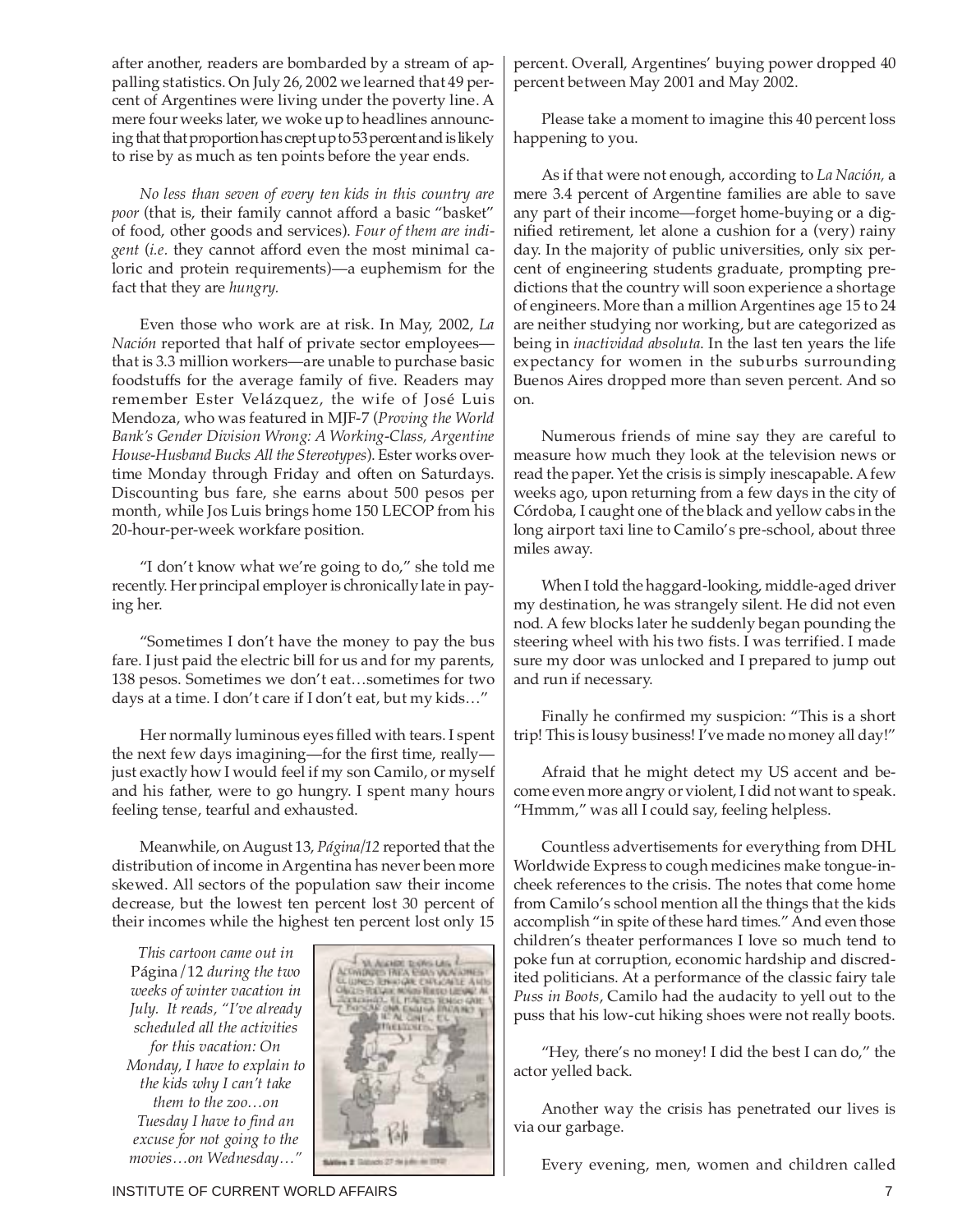*cirujas* rummage carefully through the large bags of garbage on the curbside in front of the city's countless apartment buildings in search of recyclable materials and food. The increase in the price of imports resulting from the devaluation of the peso has inflated the demand for recyclable goods. Last month Britain's *The Economist* quoted an estimate that 300,000 Argentine families survive in this way.

A couple of weeks ago I was sitting on a folding chair munching round, frosted cookies in my friend Adriana's tiny, toy-strewn living room. Adriana is the mother of Camilo's classmate Lucía and her little sister, Anita. At that moment the kids were off raising hell in the girls' bedroom.

Adriana told me that she has found a new use for the small, plastic trays that come with the take-out food she orders from time-to-time. Using plastic wrap, she tries to sort out the edible food from the rest of her garbage. It



*Adults and children called* cirujas *live off the income from recyclable garbage.* Photo by Jorge Larrosa.

is not a bad idea, but horrific to implement. That night at home as I threw out our dinner scraps, I had a hard time defining "edible." I wondered: is this piece of grisly beef worth preserving? Will the *cirujas* want to eat this totally wilted lettuce? How about this tangerine that is half-OK but half-putrid?

It is hard enough to sort out recyclable materials like glass, paper and plastic. The business of sorting food in this way feels entirely perverse.

#### **The Horror is Political**

Many times I have the feeling that ultimately, almost everything that happens in Argentina can be explained by the dynamics of politics, power and money. Take the *cirujas*: there are bitter turf wars over which groups get to scavenge the most lucrative parts of the city. Violent crime can even rise because of politics.

Numerous analysts assert that the recent surge in murder and kidnapping for ransom in the province of Buenos Aires—there are now seven killings a day—is the result of two factors. The first is an unannounced work slow-down by police to tarnish the image of Juan Pablo Cafiero, the new provincial Security Minister. Cafiero was appointed after the killing of two unemployed protestors described in MJF-11 and has taken a relatively strong public stance against police corruption.

On August 20, 2002, Buenos Aires provincial Police Chief Oscar Sobrado was summoned to appear before the provincial legislature to address this very issue. "There is no plot [against him]. All police answer to Minister Cafiero," he said.

Second, it appears that police are either ordering more crimes by delinquents with whom they are in cahoots or are simply turning a blind eye to crime to reduce the reelection chances of current governor Felipe Solá. On August 28, Security Minister Cafiero and Governor Solá made public statements accusing "mafioso groups" of being responsible for the current crime wave as part of a plot against the two of them. Recent reports by the press of all political suasions have offered intricate explanations of the ties between corrupt politicians, police, thugs and electoral politics, and how these ties lead to a concrete rise in violent crime.

These dynamics are all part of what is known as the "*interna Peronista*," a term that refers to both the upcoming Peronist primary and the internal power struggles within the Peronist party. Mind you, innocent crime victims are *dying* as a result of this power struggle. In short, the police fund the Peronist political machine (and perhaps subsidize other parties as well) with revenues generated from activities such as theft, extortion, drug trafficking, prostitution and gambling.

(The Peronist party is the largest and most powerful in Argentina. It still has a potent presence in most of the provinces, characterized by patronage and other political favors. In contrast, former President Fernando de la Rúa's Unión Civical Radical party appears to be rapidly on its way to extinction).

But that is not all. Take President Duhalde's entirely outlandish search for a Peronist candidate to support as his successor. What at times has seemed like a cheesy soap opera is also stomach-turning political maneuvering.

First, despite apparently desperate efforts, Duhalde failed to recruit Carlos Reutemann, governor of the province of Santa Fe—who was doing well in the polls—to be his candidate. Reutemann claims to have "seen things" inside the Peronist party he cannot disclose that made him refuse to run.

Duhalde then threw his weight behind José de la Sota, governor of Córdoba, until he dive-bombed in the polls. Based on the solid polling performance by December's seven-day President Adolfo Rodríguez Saá, Duhalde then tried to woo him to be the candidate, but the short-term former President has said nothing doing. Rumor now has it that President Duhalde and his arch-rival, former Peronist President Carlos Menem,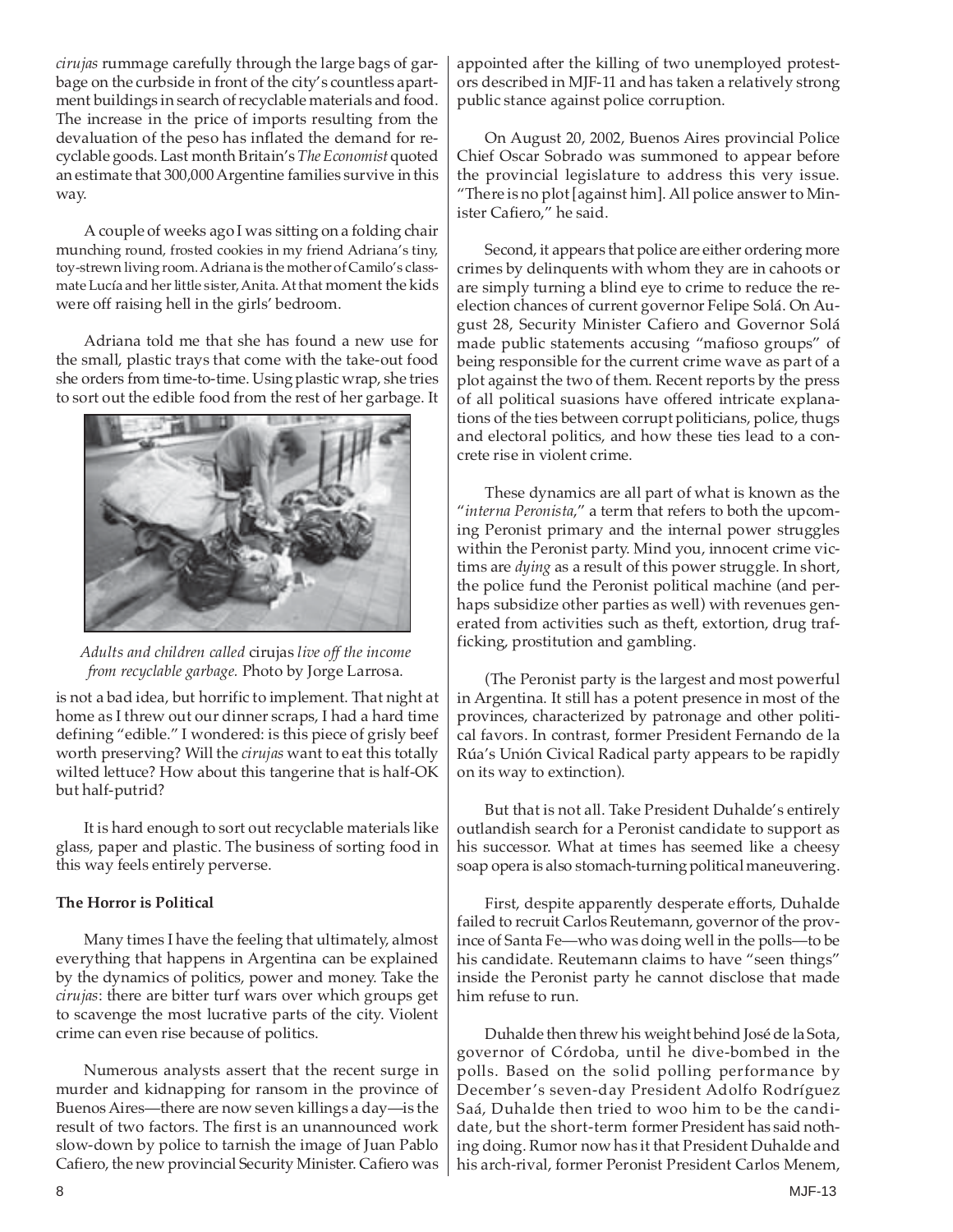

*This DHL ad reads, "It's true, the solution to the crisis is in Ezeiza," (the international airport). This refers to the increased demand for Argentine exports since the mega-devaluation of the peso. However, it also appears to invoke a well-known economist who, when asked for ways out of the crisis, made a joking reference to the airport as if emigration were the best answer.*

may actually make a deal designed to destroy Rodríguez Saá's candidacy.

So why does President Duhalde care so much who wins the election? Argentines I have spoken with believe that his main motive—his only motive, really—is to stay linked to power and its privileges. No wonder so many Argentines are under the impression that few politicians are truly concerned about the moral and ethical imperative of solving the country's ever-deepening crisis.

The electoral panorama is mind-boggling in other ways as well. First, President Duhalde decreed that parties should hold primary elections this November—for the first time—in preparation for elections next March. Later, apparently fearing that he stood to lose power under such an arrangement, Duhalde changed his mind and hinted at his intention of canceling the primaries. Meanwhile, it appears that each candidate or potential candidate is fighting to impose the electoral system that they feel serves them best, including the unpopular, traditional list system (see MJF-3).

Right now, the only national positions up for electoral turnover are President and Vice-President. However, in mid-August the daily *Clarín* published a poll showing 85 percent support for the literal implementation of the slogan that emerged during the *cacerolazos* and turmoil last December, "*Qué se vayan todos"* (roughly "Out with all of them," meaning all politicians).

Together with the *Central de los Trabajadores Argentinos* (a progressive labor federation), center-left Elisa Carrió (who until recently led all the polls) and leftist Luis Zamora (also doing well in the polls) have launched a popular initiative to force the government to comply with *Qué se vayan todos.* To this end, Carrió has suspended her presidential campaign though not her candidacy, and Zamora has held off from announcing his candidacy at all. On August 30, tens of thousands of demonstrators in downtown Buenos Aires expressed their loud and palpable support for this initiative.

INSTITUTE OF CURRENT WORLD AFFAIRS 9 And then there is the peculiar question of former

President Menem. A recent survey showed 70 percent of Argentines rate his job performance as "very bad," and he is running consistently at the bottom of the polls. Moreover, after years of denying that he held funds outside of Argentina, he told CNN in July that he has a bank account in Switzerland (that he hid from Argentine authorities). As a result, over the last several months he has been forced to appear in court to make statements related to a series of corruption cases in which he is implicated. Still, several friends of mine have argued that he is likely to win the Presidential election.

Over a succulent lunch of Armenian food in her home-town of Córdoba, former Senate aide Adriana Spila told me she predicts that when it comes time to vote, people will remember zero inflation and their relative buying power when, under Menem, one peso equaled one dollar. She believes they will forget the hikes in public debt, unemployment and social disintegration that were the side effects of that policy. A self-employed friend told me he would vote for Menem, and gladly.

"Under Menem, there was credit. You could run a business. You could buy things. Look at us now," he said.

In July we visited a lawyer-friend named Julio who gave up his intensely stressful life in Buenos Aires to live on a small farm in Bragado, way out in the province of Buenos Aires. While sitting around his kitchen table sipping red wine and savoring freshly grilled chicken, he lifted his elbow high in the air and pinched his nose as told me he is planning on voting for Menem because he is the most effective candidate out there.

The same nose-pinching gesture was made by our building manager as he handed me at arms-length a video documentary on Evita Perón that I had ordered. Later one of the night-doormen in our building shyly confessed to me his love for Evita and asked if I would lend him the video. I never know quite what to expect in terms of Argentine politics, especially Peronist politics.

#### **The Horror is Economic, Too**

On the economic front, since President Duhalde assumed office in January, 2002 it appears his government's only plan for reactivating the economy is to wait endlessly for a new loan from the International Monetary Fund (IMF). There is no plan for increased public spending, no plan to create new jobs—on the contrary, the IMF has imposed decreased public spending as a precondition for further loans.

However, over the course of this year it has seemed that the IMF keeps "moving the goalposts." Each time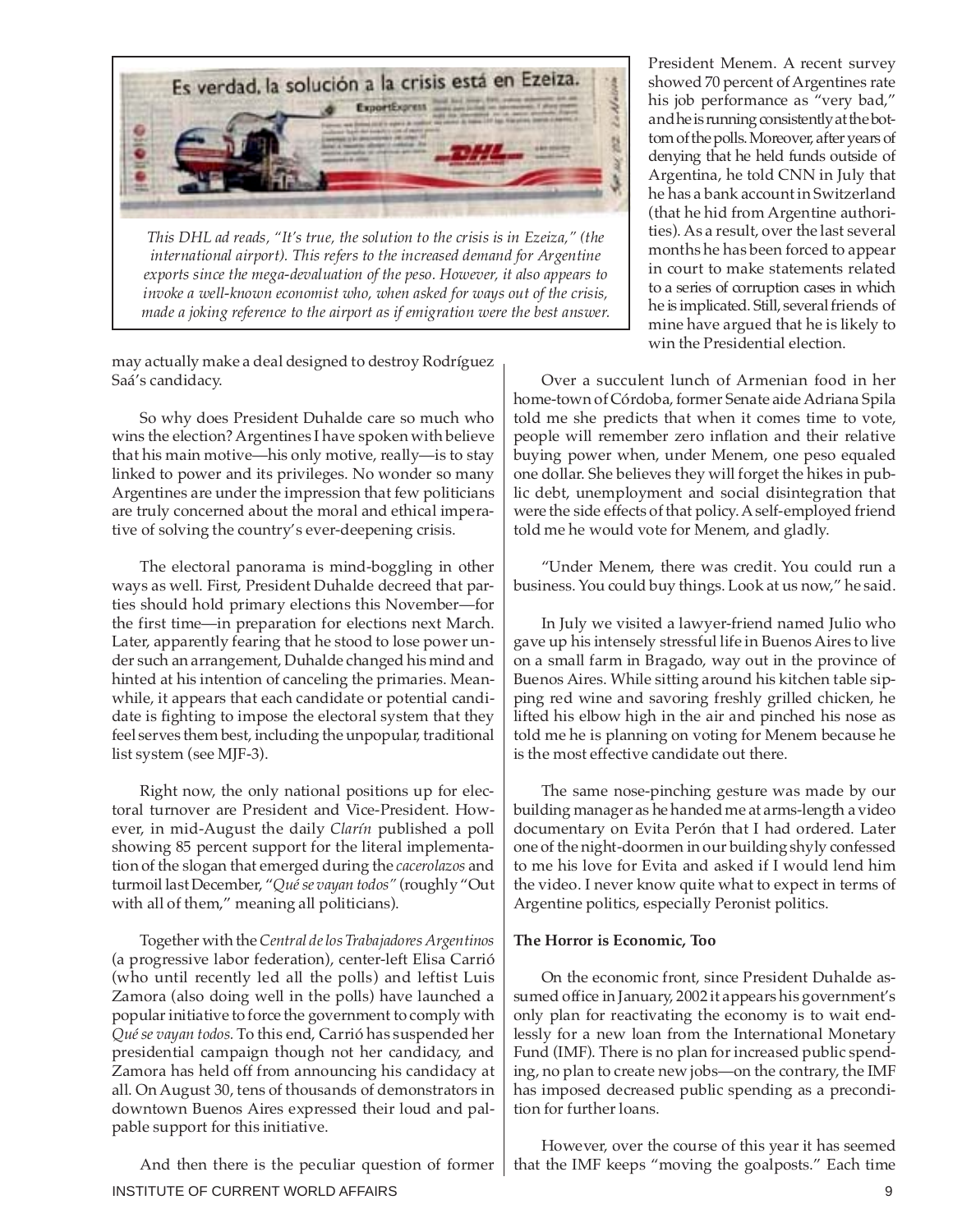

Argentina appears to have complied with the IMF's preconditions for a loan, the Fund raises new issues and demands. Most Argentines I know have concluded that the IMF has no intention of signing an agreement with the Duhalde administration other than a possible deferment of interest payments. Even Economy Minister Roberto Lavagna has stated that he does not expect any fresh money from the Fund.

Indeed, the only possible agreement on the table appears to include either a simple deferment of interest payments or money that would never leave Washington but rather be used for payments coming due to the IMF and other multilateral institutions—not funds to address the crisis. Still, the government has stated explicitly that it has no "Plan B," and, bizarrely, Lavagna continues to make buoyant public statements to the effect that an agreement with the IMF is just around the corner.

A few economic indicators have actually improved recently. The dollar has stabilized at about 3.6 pesos, and as a result, at 3.2 percent, inflation for the month of July was a bit lower than expected. And just today, one of the headlines on the front page of *La Nación* announced "Improvement in the Indexes of Industrial Activity."

However, it turns out that the improvement is simply that some indicators sank more slowly than predicted. In particular, the principal industrial indicator for August dropped "only" 6.3 percent compared to last August, and therefore fell relatively less in August than in July, again compared to last year. It can be a confusing statistic for some, but no matter how you cut it, it is simply crazy to find oneself celebrating a six percent deterioration in industrial output.

Meanwhile, as described above, numerous social indicators continue to plummet. Argentina continues to be trapped in a frightening, downward spiral.

#### **Life in Argentina Is Not Easy**

In sum, life in Argentina is difficult.

Still, there have been times I have thought, "It was all worth it just for *this* moment." It suddenly does not matter that we dismantled our lives in the US, gave up our fabulous apartment, abandoned job security, left be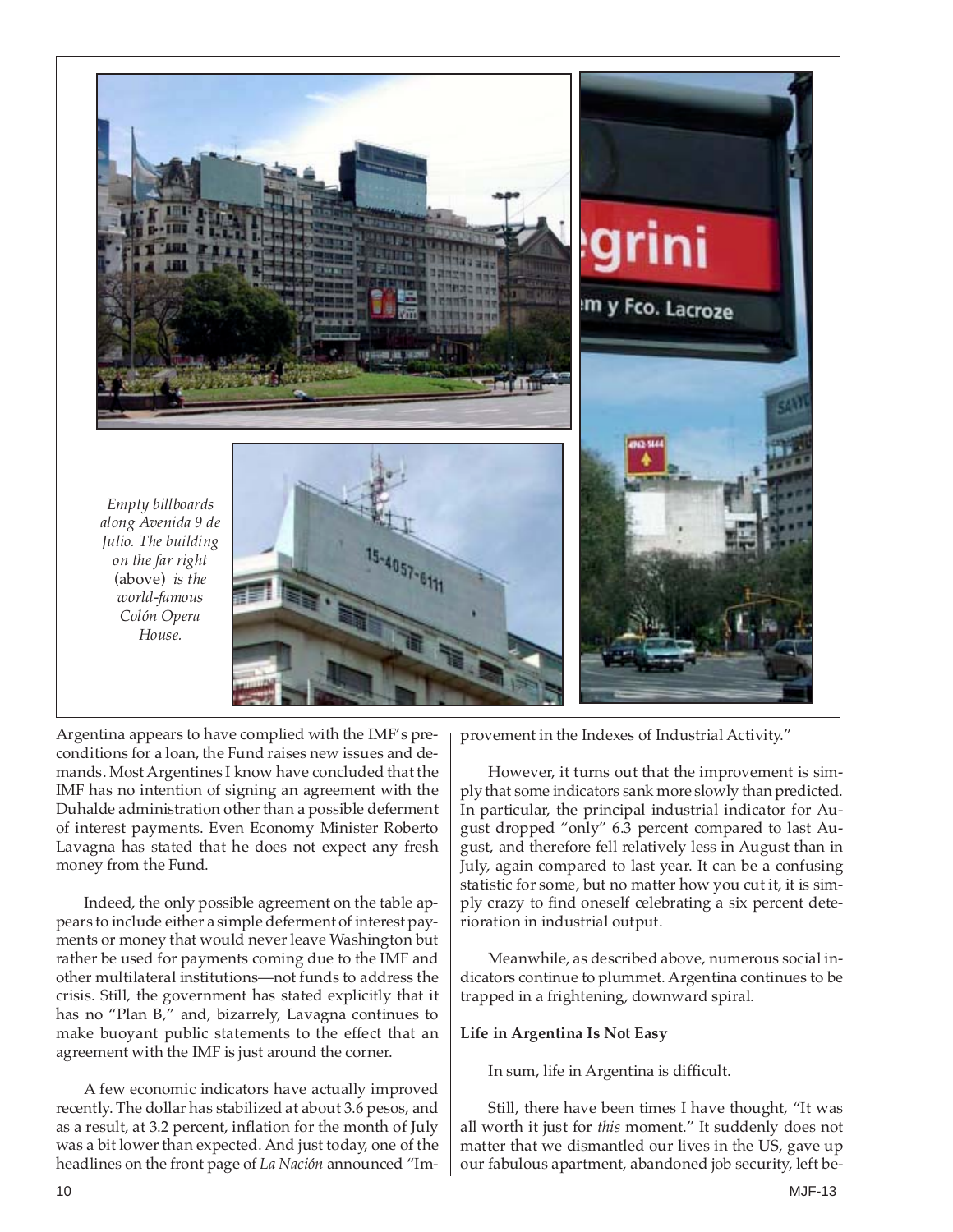effort to set up myself, my partner and our child in this strange and foreign land.

hind friends and family and wore ourselves out with the

I had one of those moments one cold Sunday afternoon, sitting on a soft, worn, burgundy carpet with Camilo on my lap watching a marvelous puppet show for children in a spectacular old theater downtown. As I snuggled Camilo close and enjoyed the performance, I thought to myself, "It was all worth it for *this* moment."

I had a similar moment while riding home in a taxi from a dinner party with Alan and Camilo at 2:00 a.m., reviewing all the gender-rich material that came out of an evening of jokes and conversation, knowing full well that the entire next day I would feel like death warmed over. "It was all worth it for *this* moment," I thought again.

Early one evening my heart pounded with excitement while a handful of 10- and 12-year-olds danced some skillful tango during their weekly lesson in a small, public-school classroom. After the music had stopped, we sat on tiny wooden chairs while they told me in solemn, earnest tones why they dedicate themselves to this classic Argentine dance. After, as I walked the ten blocks home under a dusky, midnight-blue sky and realizing I was smiling, I felt absolutely convinced: "It was all worth it for *this* moment."

Call me Pollyanna. Point out that these experiences are the unique result of the uncanny reality of being an ICWA fellow. The latter is certainly true.

I must say I had a similar moment around midnight on December 19, 2002, just after Alan and I had been sitting on our balcony analyzing the massive *cacerolazo* a few hours before in response to then-President Fernando de la Rúa's declaration of a state of siege. Suddenly, a five-block-long crowd of thousands of pot-banging Argentines marched by our apartment cursing Domingo Cavallo, the Economy Minister, who ended up resigning hours later. As we watched them fade out of sight, I thought to myself, "My God, it was all worth it to have witnessed *this* moment." I felt the same way the next day even as protestors were being killed and I felt absolutely sick to my stomach.

Under these circumstances, it is not always easy to remain an observer, to refrain from action, from participating in some collective effort to make change. Yet I consider it a privilege to witness these events, sort them out and write about them for a distant, US audience.

Thinking back to my dream about the puzzle, intellectually: I reject the notion that Argentina's problems are unsolvable. Emotionally, though, life here is rough, for me and for most Argentines. Obviously, the country is experiencing a severe crisis in leadership and sometimes I see too few concrete signs of hope.

And in the middle of all this, I am overjoyed to be here. Maybe I am the puzzle whose pieces do not seem to fit together. ❏



*Pablo and Irupé dance skillfully during their Thursday evening tango class.*